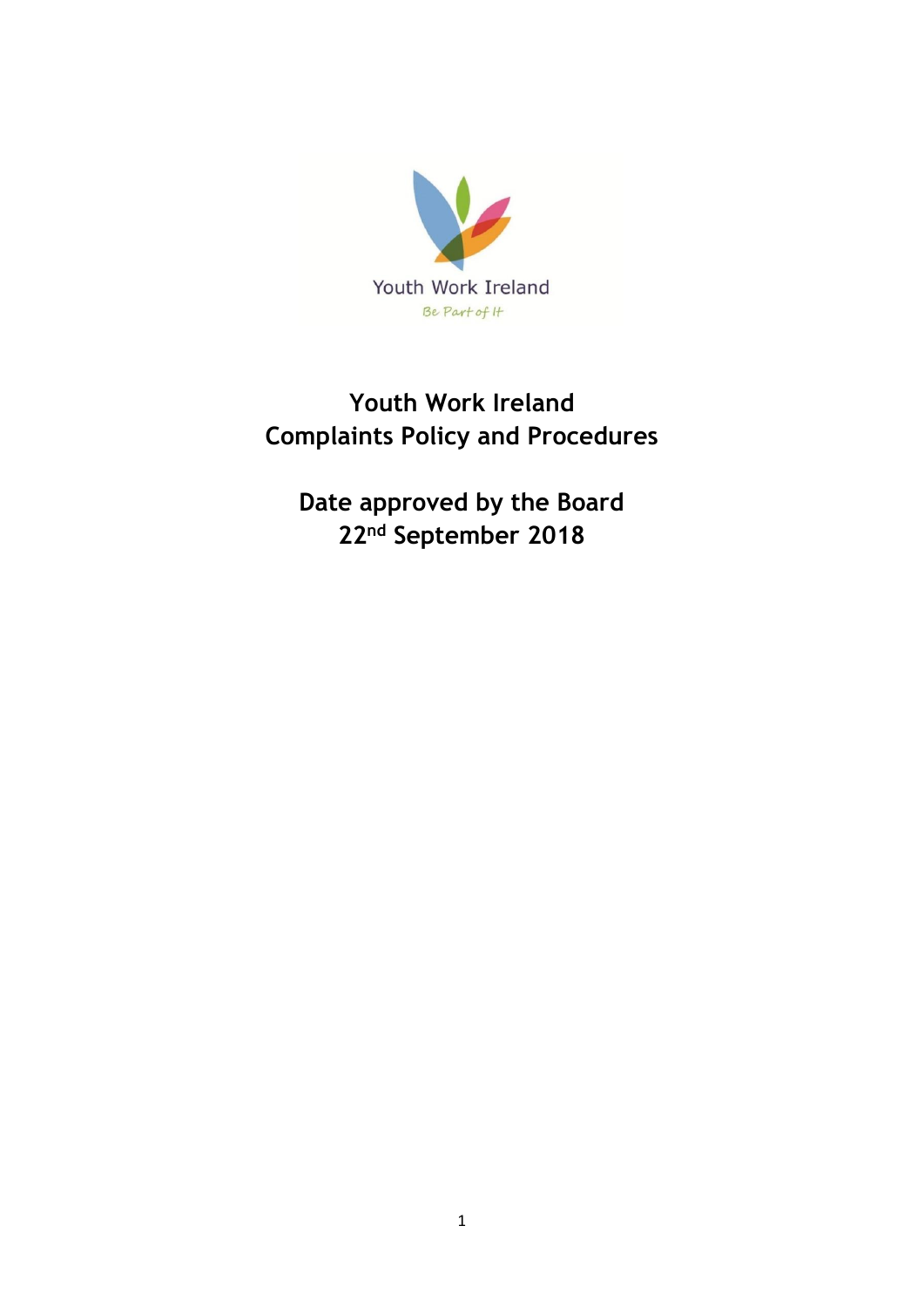# **1. Policy Statement**

1.1. Youth Work Ireland is committed to taking seriously any complaint that concerned individuals have about the service.

# **2. Purpose**

2.1. This policy is intended to ensure that all complaints are taken seriously and addressed in an appropriate and professional manner.

# **3. Scope**

3.1. This policy covers all actions to be taken in respect to a complaint by a concerned individual. Complaints can be made against any aspect of Youth Work Ireland's activity.

3.2. This policy applies to all staff members and representatives from other agencies conducting in-reach services

# **4. Glossary**

4.1. **Complaint:** In line with the Health Act 2004, "complaint" means a complaint about any action of the organisation that:

A. it is claimed, does not accord with fair or sound administrative practice, and

B. adversely affects the person by whom or on whose behalf the complaint is made For the avoidance of doubt, complaints may only be made in respect of actions which have already been taken.

4.2. **Concerned individuals:** Includes anyone who is directly affected by the actions of the organisation, but excludes anyone who works for the organisation either in a paid or voluntary capacity, such as staff members or volunteers. These groups should use internal management structures and / or the organisation's grievance procedure in the event that they wish to complain about a decision affecting them. Member Youth Services should use the dispute resolution mechanisms outlined in the Membership Charter.

4.3. **Staff member:** Should be construed broadly, and includes, for the purposes of this policy, staff members, volunteers, interns and locums

4.4. **Executive:** The Health Service Executive (HSE)

# **5. Roles and Responsibilities**

# **5.1.1 Management are responsible for:**

5.1.1. Ensuring all staff members are aware of this policy and are able to advise concerned individuals on same.

5.1.2. Ensuring that all complaints received are handled in line with this policy.

5.1.3. Regularly monitoring the number, nature and outcome of complaints as part of the continuous quality improvement process.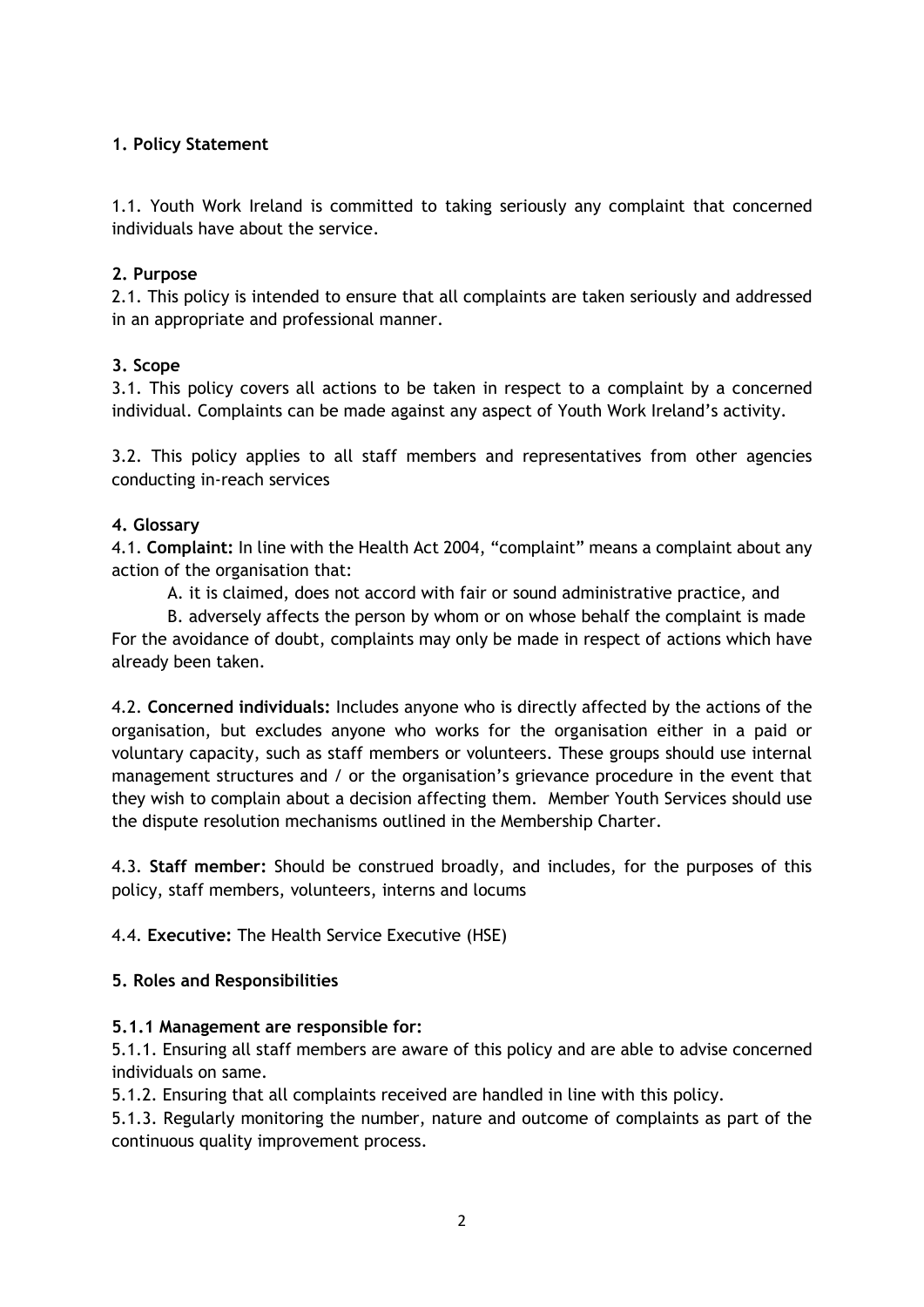# 5.2. **Staff members are responsible for;**

5.2.1. Ensuring that all service users are informed of the complaints policy as part of their introduction to the organisation

5.2.2. Ensuring that any other concerned individual is made aware of the complaints policy as appropriate

5.2.3. Assisting concerned individuals to make a complaint as outlined in this policy when requested to do so.

5.2.4. Following all other steps regarding complaints as outlined in this policy

5.2.5. Ensuring they keep themselves informed in relation to this policy

# **6. Principles**

6.1. All complaints should be dealt with promptly, and within the timescales outlined.

6.2. As far as possible all complaints should be resolved as quickly and efficiently as possible.

6.3. Complainants should be consulted about what they would like to happen about their complaint.

6.4. Complainants should be supported and given appropriate assistance throughout the procedure. They should be given the opportunity to be supported by an advocate. For the purposes of this policy an advocate is taken as being anyone who has the complainant's written permission to complain on their behalf, excluding staff members. A parent or guardian may complain on behalf of a child.

6.5. The complaints procedure should be well publicised. A template is included in appendix I of this policy document and should be displayed prominently in the National office and on the [www.youthworkireland.ie.](http://www.youthworkireland.ie/) All new service users will be given a brief explanation of the complaints procedure as part of their induction.

6.6. All complaints must be properly recorded. A Complaints Record Form template is included in appendix I of this policy document. The Complaints Officer is responsible for ensuring that complaints are properly recorded and signed by the complainant, the staff member recording the complaint and the manager. Alterations to the complaint should be recorded and signed and dated.

6.7. A complaints file should be maintained and regularly monitored by the Complaints Officer.

# **7. Basic Information**

# **Who can make a complaint?**

7.1. Anyone who is a concerned individual for the purposes of 4.2

7.2. An advocate may also complain on a concerned individual's behalf provided they have the concerned individual's written consent.

7.3. A parent / guardian may complain on behalf of a child.

# **What can they complain about?**

7.4. Any action of the organisation that has directly affected them. This might include:

7.4.1. The manner in which the organisation has treated them

- 7.4.2. Being denied a service
- 7.4.3. A change in service provision
- 7.4.4. The actions of a specific member of staff

**How can complaints be made?**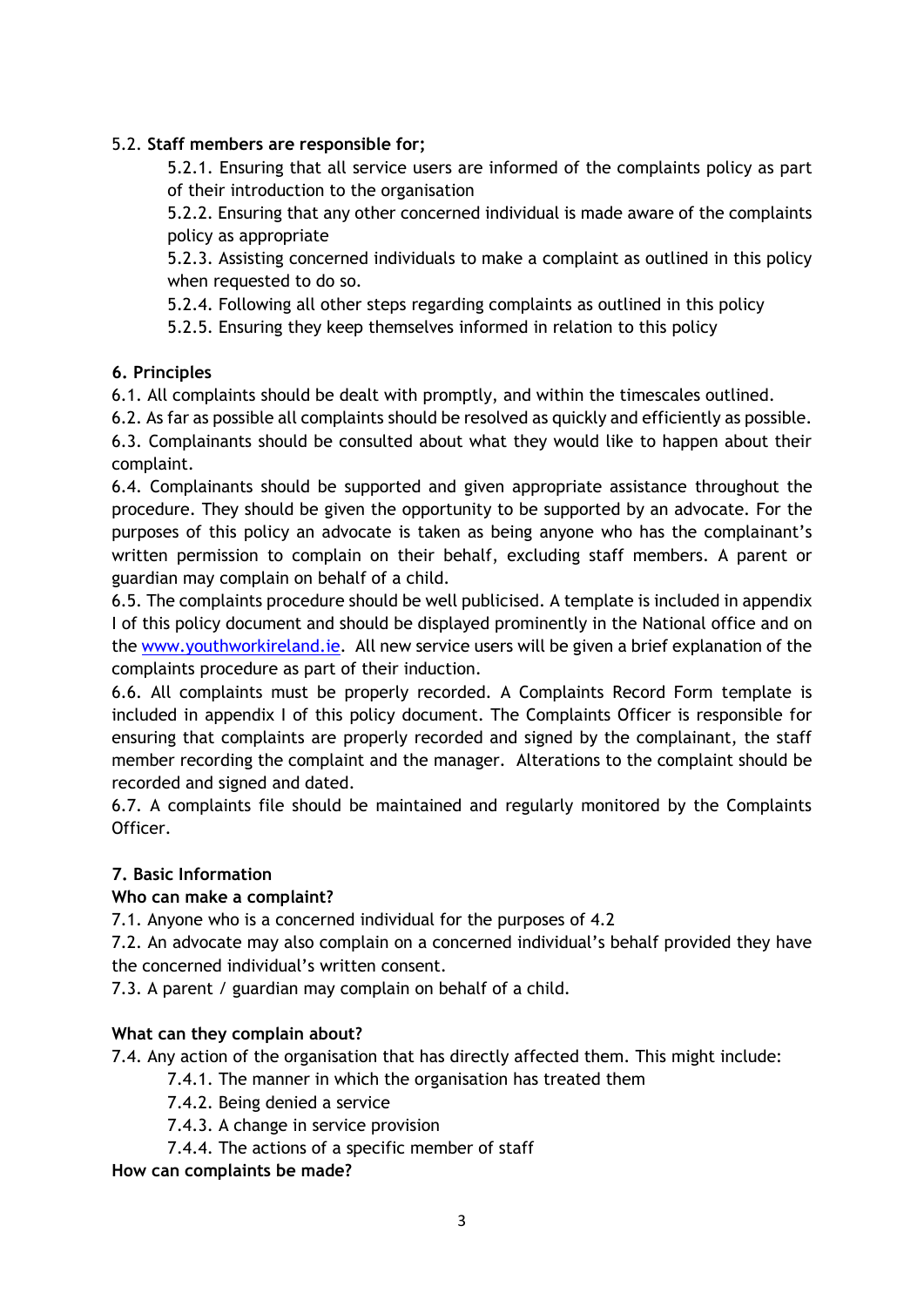7.5. Complaints may be made in any form. However, once a complaint moves to Stage 2 (see Section 8,below), it must be recorded in writing.

# **Acknowledgement of written complaints**

7.6. Youth Work Ireland will notify, the complainant in writing within 5 working days of an written complaint being received:

7.7.1 That the complaint has been so received

7.7.2 An outline of the steps that the organisation proposes to take in investigating the complaint

7.7.3 A proposed time limit for the completion of the investigation

7.7.4 A contact person for the complainant

# **Complaints involving staff**

7.7. If the complaint is about a member of staff, the complainant should immediately be referred to a more senior person than the person about whom they wish to complain. In the event that the complaint cannot be resolved locally, the complainant:

7.7.1. may be supported to put the complaint in writing

7.7.2. will be told that the staff member will be notified of the complaint against them

7.7.3. will be told that their complaint will be acknowledged as per section 7.6

1 Or to a board member in the event of the complaint being against the most senior employee.

# **What are the time limits for complaints?**

7.8. Time limits for complaints are set out in Section 47, Part 9 of the Health Act 2004, which requires that: A complaint must be made within 12 months of the date of the action giving rise to the complaint or within 12 months of the complainant becoming aware of the action giving rise to the complaint.

7.8.1. The manager/complaints officer may decide to extend the time limit for making a complaint if in the opinion of the manager/complaints officer special circumstances make it appropriate to do so. Special circumstances may include but are not limited to the following:

7.8.1.1. If the complainant is ill or bereaved

7.8.1.2. If new relevant, significant and verifiable information relating to the action becomes available to the complainant

7.8.1.3. If it is considered in the public interest to investigate the complaint

7.8.1.4. If the complaint concerns an issue of such seriousness that it cannot be ignored

7.8.1.5. Diminished capacity of the service user at the time of the experience e.g. mental health, critical/long-term illness

7.8.1.6. Where extensive support was required to make the complaint and this took longer than 1 months

7.8.2. The manager/complaints officer must notify the complainant of the decision to extend /not extend the time limits within 5 working days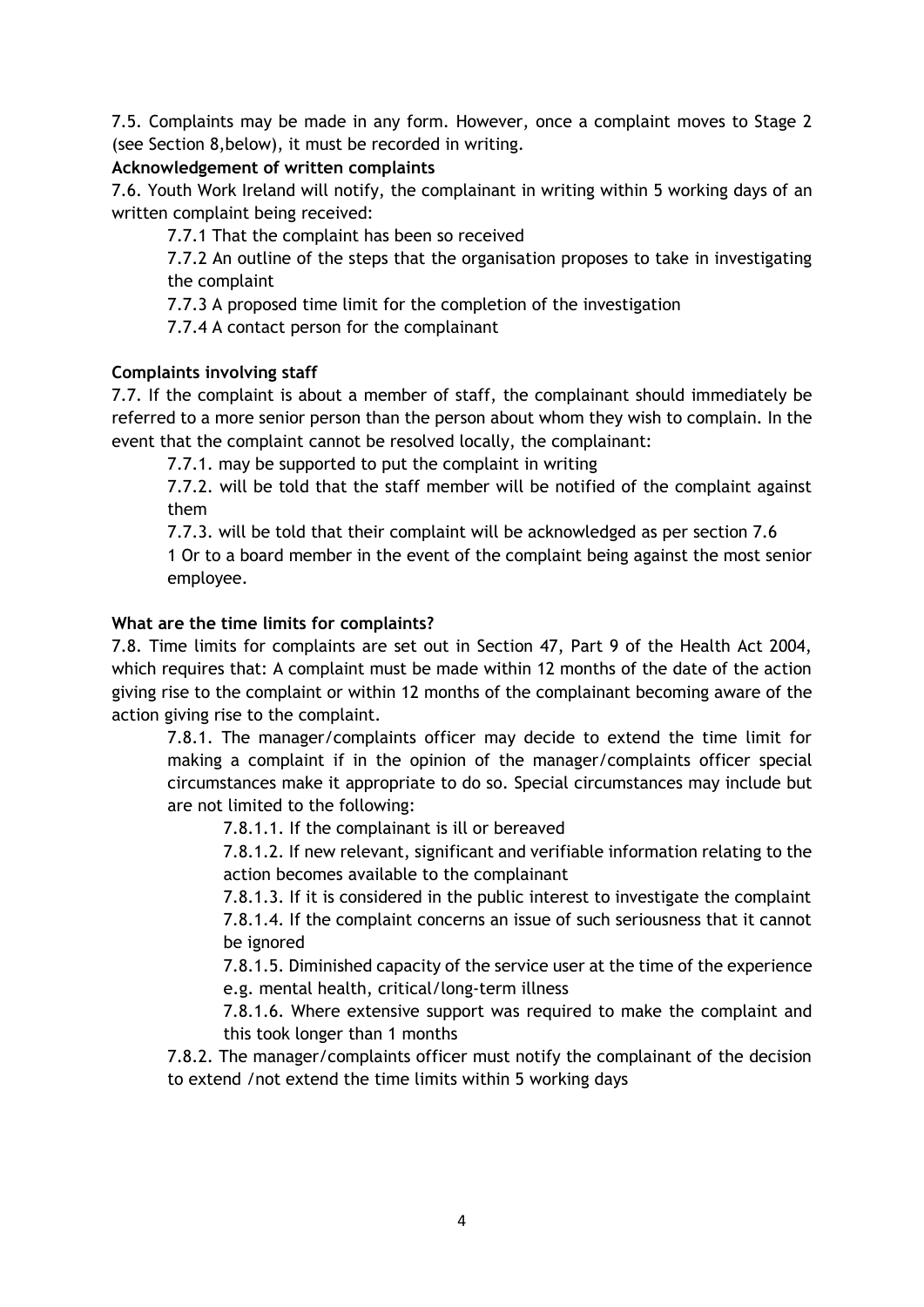# **Are there any matters excluded from the complaints process?**

7.9. According to Section 48(1), Part 9 of the Health Act 2004, a person is not entitled to make a complaint about any of the following matters:

7.9.1. A matter that is or has been the subject of legal proceedings before a court or tribunal;

7.9.2. A matter relating solely to the exercise of clinical judgement by a person acting on behalf of either the Executive or a service provider;

7.9.3. An action taken by the Executive or a service provider solely on the advice of a person exercising clinical judgement in the circumstance described in 7.9.2;

7.9.4. A matter relating to the recruitment or appointment of an employee by the Executive or a service provider;

7.9.5. A matter relating to or affecting the terms or conditions of a contract of employment that the

Executive or a service provider proposes to enter into or of a contract with an advisor that the Executive proposes to enter into under Section 24;

7.9.6. A matter relating to the Social Welfare Acts;

7.9.7. A matter that could be the subject of an appeal under Section 60 of the Civil Registration Act 2004;

7.9.8. A matter that could prejudice an investigation being undertaken by the Garda Síochána;

7.9.9. A matter that has been brought before any other complaints procedure established under an enactment.

## **Redress**

7.10. Youth Work Ireland accepts the HSE guidelines on complaints,

7.10.1. Redress should be consistent and fair for both the complainant and the service against which the complaint was made.

7.10.2. Youth Work Ireland will offer forms of redress or responses that are appropriate and reasonable where it has been established that a measurable loss, detriment or disadvantage was suffered or sustained by the claimant personally.

7.10.3. This redress could include:

- Apology
- An explanation
- Refund
- Admission of fault
- Change of decision
- Replacement
- Repair/rework
- Correction of misleading or incorrect records
- Technical or financial assistance
- Recommendation to make a change to a relevant policy or law
- A waiver of debt

#### **8. Complaints Management**

We would hope that most problems could be resolved by simply getting in touch with the Programme Coordinator, or Manager. However, if a person is not satisfied that the problem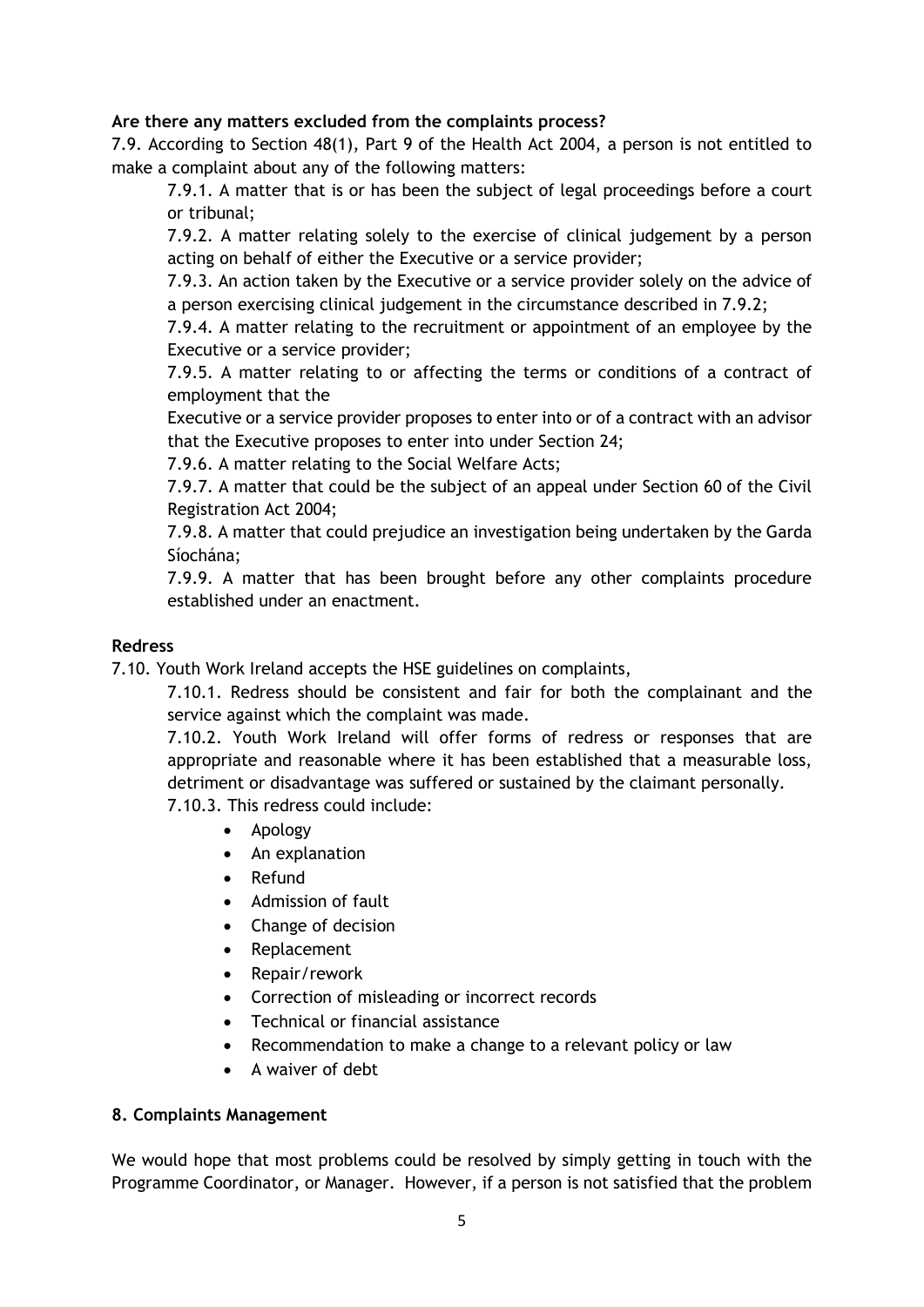has been resolved or handled to their satisfaction, they are entitled to make a formal complaint.

Youth Work Ireland is a federation of 21 Member Youth Services. Please see the full list [here.](http://www.youthworkireland.ie/who-we-are/member-youth-services) Most of these members have local voluntary Youth Clubs affiliated to them. See list [here.](http://www.youthworkireland.ie/who-we-are/find-us/find-your-local-youth-club) Complaints in relations to clubs should in the first instance be taken up directly to the leadership in the club. If the result of this is not satisfactory, the complaint should be made to the local relevant Youth Service (see full list of Member Youth Services [here\)](http://www.youthworkireland.ie/who-we-are/member-youth-services). If full resolution is not found at this level it should be referred directly to us in National Office. Complaints specifically in relation to National Office and national activities should be made directly to us.

There are four stages to the complaints procedure:

- Stage 1 Local resolution at the point of contact
- Stage 2 Managing a written complaint
- Stage 3 Youth Work Ireland Board

# 8.1. **Stage 1 - Resolution at the point of contact**

8.1.1. If it has been established that the problem is appropriately managed by Youth Work Ireland National Office the complainant should inform a staff member. The staff member will make every effort to resolve the problem at first point of contact. The staff member may seek assistance from management at this stage in resolving the problem.

8.1.2. In the event that the problem cannot be resolved locally it must be recorded as a formal complaint to be progressed further.

#### 8.2. **Stage 2 - Managing a written complaint**

#### 8.2.1. **Informal resolution of a complaint**

8.2.1.1. The manager/complaints officer taking into account the nature and circumstance of the complaint, may seek the consent of the complainant and any third party to whom the complaint applies to finding an informal resolution of the complaint by the parties concerned.

8.2.1.2. Where an informal resolution is not applicable or not successful, the manager/complaints officer will initiate a formal investigation.

# 8.2.2. **Formal resolution of a complaint**

8.2.2.1. The complaint should be reviewed by manager/complaints officer, to confirm that they are in possession of a written record of the complaint, which is signed and dated by the complainant and clearly sets out the nature of the compliant, why the initial response was unsatisfactory and what the complainant's desired outcome is.

8.2.2.2. The manager/complaints officer will write to the complainant in line with 7.6.

8.2.2.3. The manager/complaints officer will investigate the complaint and may draw on appropriate expertise, skills etc. as required.

8.2.2.4. The complainant and any third parties involved will be given the opportunity to discuss the complaint with the manager/complaints officer individually in private.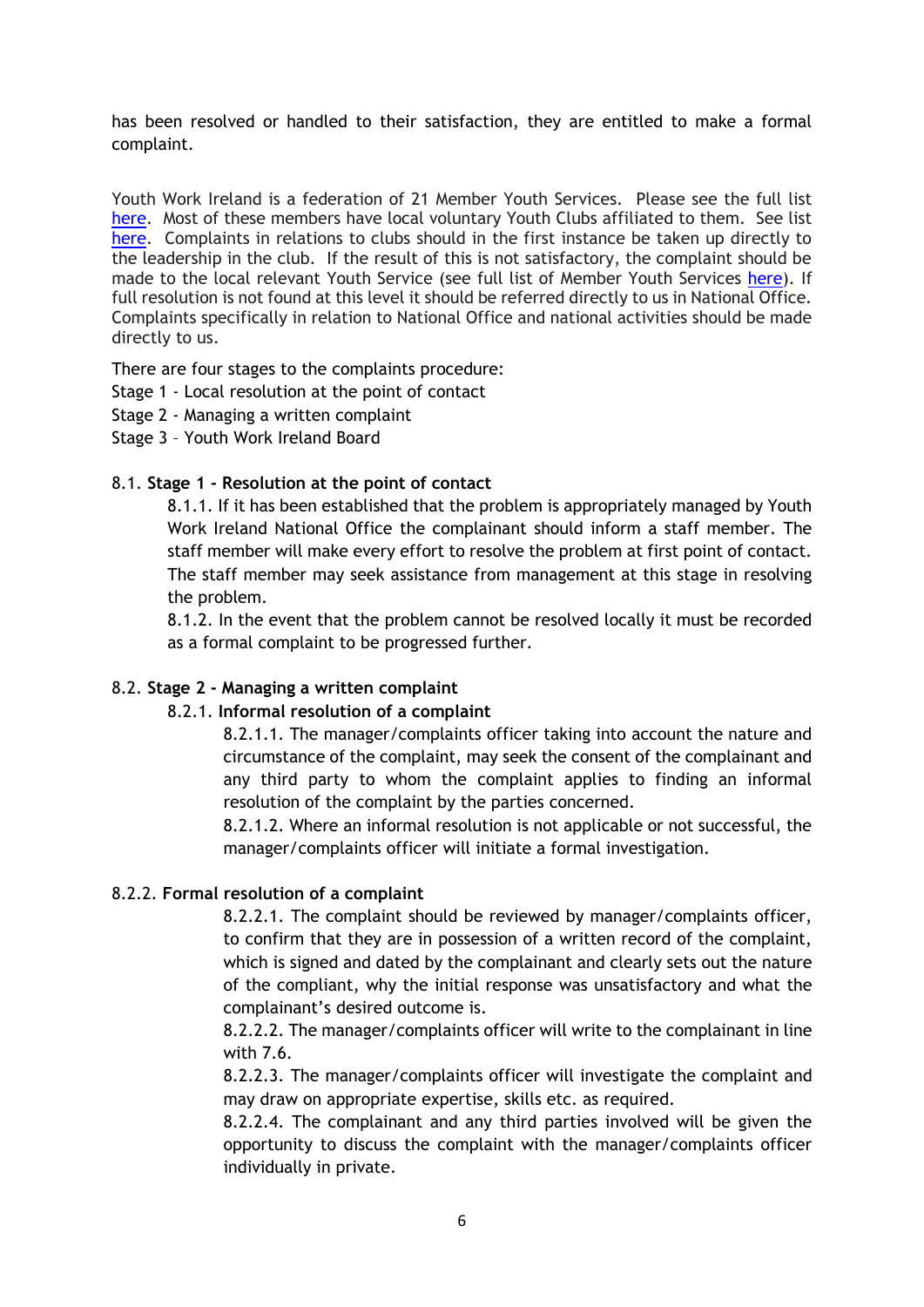8.2.2.5. The manager/complaints officer will complete investigation of the complaint within 30 working days of acknowledging the complaint. If this is not possible, within 30 working days of acknowledging the complaint, the complainant must be informed of the delay and given an indication of the time it will take to complete the investigation. The complainant andrelevant third parties must be updated every 20 working days.

8.2.2.6. Where the investigation passes the 30 working days timeframe, the complainant must be informed of the delay and the manager/complaints officer must endeavour to complete the investigation within 6 months.

8.2.2.7. Where deadlines are not met, the complainant must be informed that they can chose to move to stage 3 (if relevant) / stage 4 of the complaints management process

8.2.2.8. The manager/complaints officer will inform the complainant and any relevant third parties of the outcome of the investigation in writing. The letter must state whether the complaint has been upheld, and whether any further action will be taken.

8.2.2.9. If the complainant is not satisfied with the outcome of the investigation, they should be informed of Stage 3 process.

# **8.3 Stage 3 – Youth Work Ireland Board Review**

8.3.1 Where a complainant is not satisfied with the outcome of an investigation in stage 1 and 2, the complainant may request a review of the complaint by the Board of Youth Work Ireland.

8.3.2 All requests for reviews should be addressed to **Ms Geraldine Lacey** (Chair) who will acknowledge your complaint within 5 working days and do everything she can to resolve it within 14 working days. If this is not possible, she will explain why and provide a new deadline.

#### **Contact details of Chair of the Board of Directors:**

Geraldine Lacey

Youth Work Ireland Chairperson

C/O Youth Work Ireland Midlands

Pump Lane

Athlone

Co. Westmeath

(e) [glacey@youthworkmidlands.org](mailto:glacey@youthworkmidlands.org)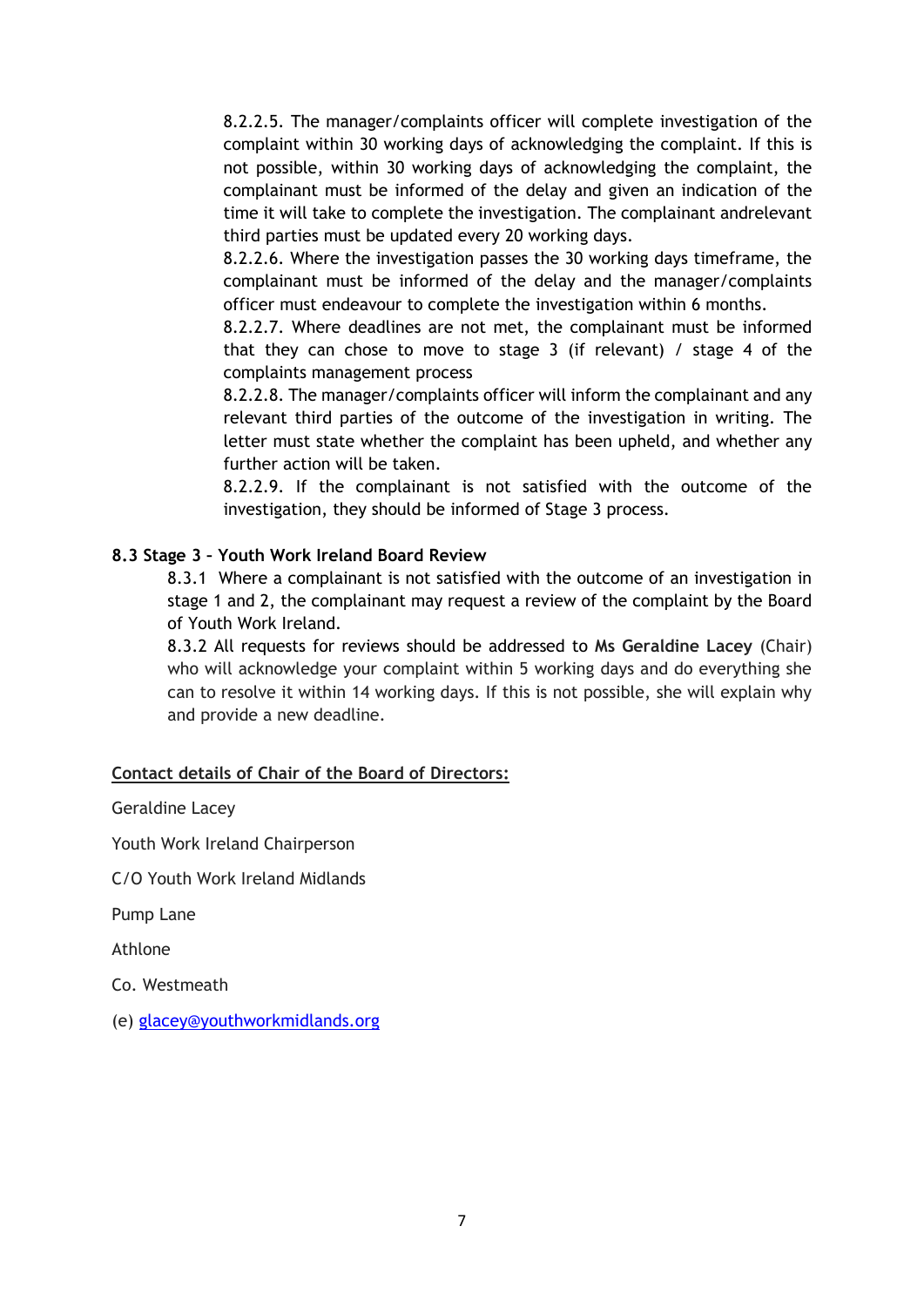8.3.3 The Chair (of a person or persons appointed by her), will review the processes used to carry out the investigation of the complaint and the findings and recommendations made post-investigation.

8.3.5 The Chair will either up-hold, vary or make a new finding and recommendation.

# **9 Anonymous Complaints**

9.1 In the event that an anonymous complaint is received, Youth Work Ireland will note the issues raised and, where necessary try and resolve them appropriately. An anonymous complaint may be referred for investigation:

9.2 If there was good reason why the complaint was being made on an anonymous basis, for example, if there was a concern by the complainant that if their identity was revealed it could lead to negative consequence on their health or well-being. This may depend on the seriousness of the allegation being made, and should be at the discretion of the CEO. If the allegation involves the CEO, it should be referred to the chair of the Board.

9.3 If the allegation can be properly investigated either by talking to a third party witness, or with evidence provided with the complaint, and where there is no need for further contact with the anonymous complainant.

9.4 Any complaint involving a minor will be investigated and handled in a confidential manner according to the organisations Safeguarding Policy.

9.5 In the case that a complaint cannot be fully investigated, the complaint will not be referred to in the staff file or will not in any other way impact upon working process or roles etc., except where this has been agreed by all involved including the person named in the complaint.

9.6 If the complaint relates to the general service delivery this will be referred to the C.E.O. and remedial action will be implemented if appropriate.

9.7 A record of all complaints will be retained on file.

9.8 The organisation will continue to promote the complaints procedure and ensure appropriate supports are in place to facilitate complaints.

# **10 Reporting to the HSE5**

The Complaints Officer will prepare a report for the Board on a regular basis. The report includes:

- The total number of complaints
- The nature of complaints
- The number of complaints resolved by informal means
- The outcome of any investigations into the complaints

## **Complaints Process – Information for Service Users Who can complain?**

1) Anyone who is a user of the National Office Services or programmes.

2) An advocate may complain on the service user's behalf provided they have the service user's written consent.

3) A parent / guardian may complain on behalf of a child.

# **What can you complain about?**

- 1) Any part of the service that you have received
- 2) A decision made about you that affects you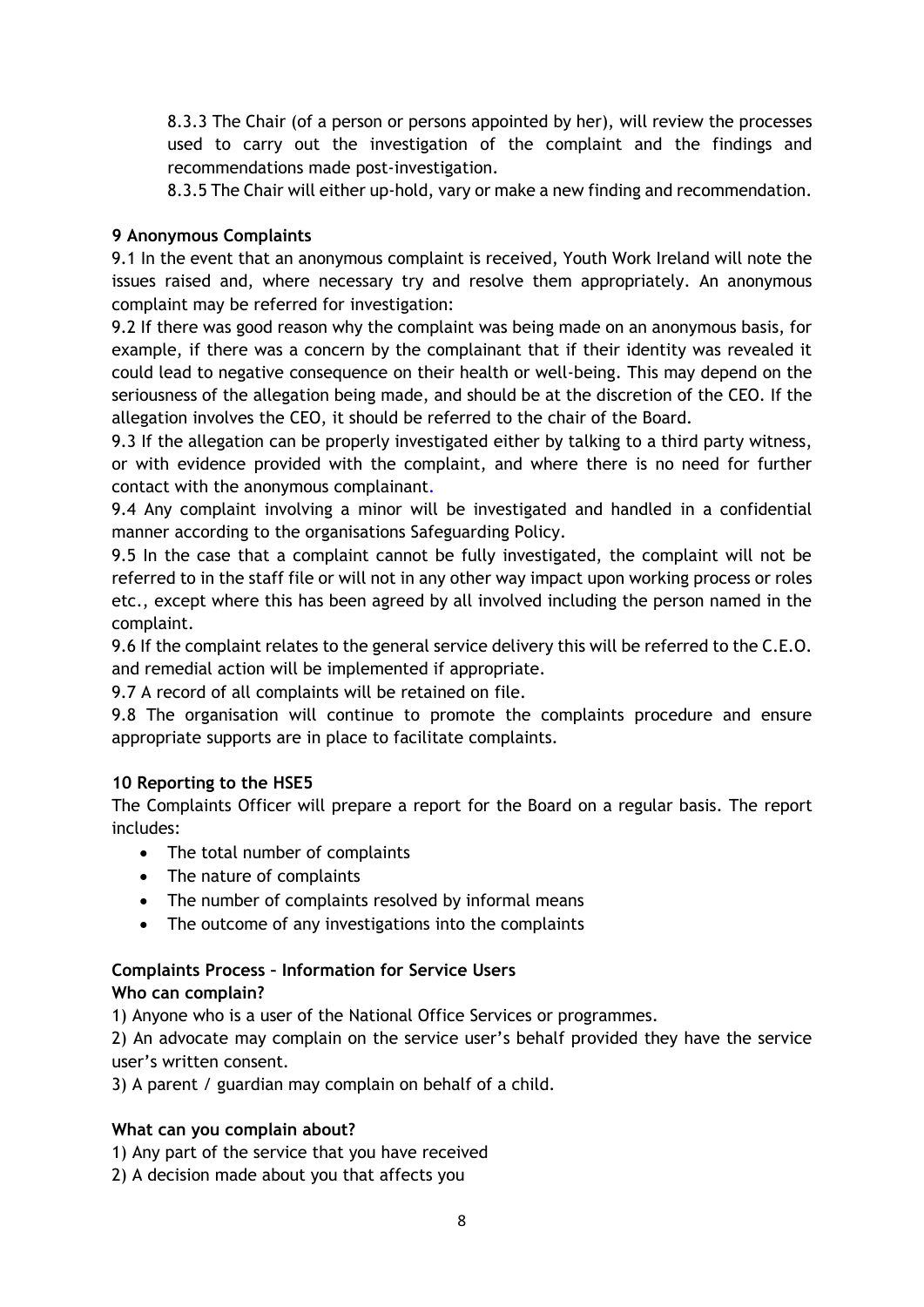3) Being denied a service

4) A change in service provision

5) A member of staff

## **Important things to note:**

1) You have the right to complain when you are unhappy with the service.

2) If staff cannot address your issue then they will help you write down your complaint so it can go to the

manager.

3) If you make a complaint then you will not be treated differently following the complaint. Youth Work Ireland sees complaints as a way to improve what we do.

# **Complaints involving staff:**

If you wish to make a complaint about a staff member

- Tell one of the team and you will be referred to the complaints Officer, who will help you follow the process.

- Note that the staff member will be informed that a complaint has been made against her or him.

- If you want to complain about the Complaint's officer then the complaint can go to someone more senior, again let a member of staff know.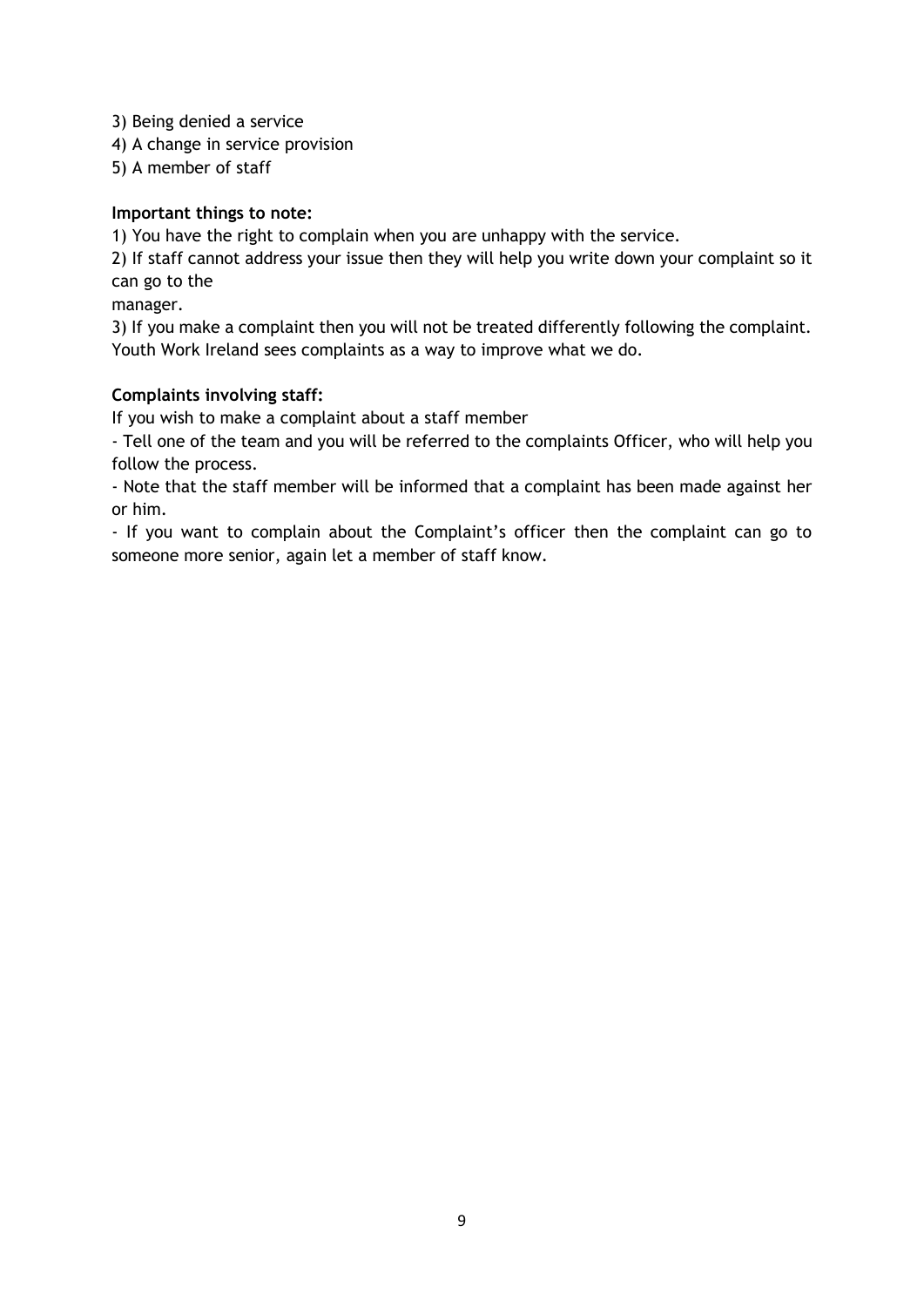#### **Complaints Record Form**

| Complaint made by: Telephone                                                                                                                                                                                                       |
|------------------------------------------------------------------------------------------------------------------------------------------------------------------------------------------------------------------------------------|
| Letter (attached)                                                                                                                                                                                                                  |
| Email                                                                                                                                                                                                                              |
| Fax                                                                                                                                                                                                                                |
| In person                                                                                                                                                                                                                          |
| <b>Other Contract Contract Contract Contract Contract Contract Contract Contract Contract Contract Contract Contract Contract Contract Contract Contract Contract Contract Contract Contract Contract Contract Contract Contra</b> |
| <b>Complainant details</b>                                                                                                                                                                                                         |
| Name of complainant(s):                                                                                                                                                                                                            |
| Address of complainant(s):                                                                                                                                                                                                         |
|                                                                                                                                                                                                                                    |

Contact phone number(s):

If a complaint is being made on behalf of someone else:

3. What is their relationship \_\_\_\_\_

4. Does the representative have the complainant's written consent to represent their interests?

Yes No

Details of the complaint (If insufficient space, attach extra pages)

The complainant's desired outcome is:

Signed: